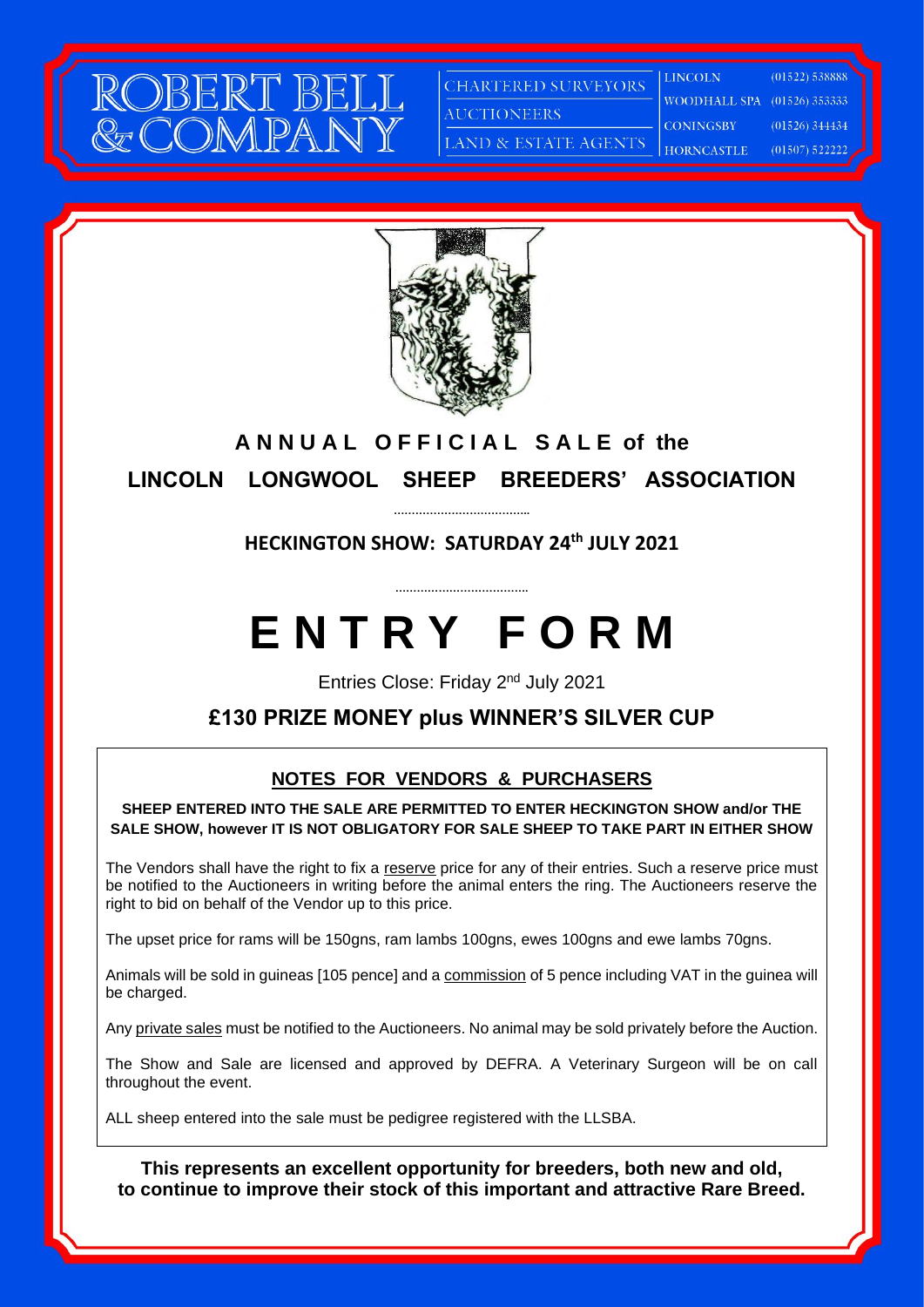#### **G E N E R A L N O T E S F O R E X H I B I T O R S**

#### **All entries must be identifiable from Catalogue details**

- a) All sheep will be presumed to carry a WARRANTY OF SOUNDNESS in respect of mouth and udder, such warranty being expressly declared by each Vendor upon signature on the Entry Form.
- b) All sheep must be presented in a normal untrimmed fleece.
- c) All sheep will be examined by breed inspectors for breed and congenital defects. The decision to reject by the breed inspectors is final.
- d) Any sheep failing the breed inspection must be withdrawn from both the Show and Sale.
- e) This sale is for young sheep only: females born in 2020 and 2021, and males born in 2019, 2020 and 2021. Shearling rams - minimum weight 85kg (190lb), shearling ewes minimum weight 70 kg (150lb).
- **f) The sale of substitute sheep is not permitted.**
- g) Exhibitors must provide their own fodder, feeding stuffs, drinking utensils and grooming equipment.
- h) All animals entered for the Sale must be on the showground by 8.30 a.m.
- i) The upset price for rams will be 150gns, ram lambs 100gns, ewes 100gns and ewe lambs 70gns.
- j) Rosettes will be presented for the first four ewes  $[£30 £20 £10 £5]$  and the first two rams [£40 £25].
- k) All sheep in the Auction/Show must be offered for sale through the Auction.
- l) Any breeder can *enter* any number of rams of any age up to two shear. Any breeder can *bring* to the sale a single ram but each subsequent ram *brought* to the sale must be accompanied by a minimum of two shearling gimmers.
- m) **"History of Black Genes?"** Please declare if the sire or the dam of the entered animal has ever bred a black lamb or if an entered animal has thrown any black offspring.
- n) The show organisers need to know if the sale sheep are also entered into any of the Heckington show classes as this helps with penning arrangements. Please indicate in the final column as appropriate.

#### **P L E A S E N O T E :**

The future and reputation of this sale is dependent on the availability of good quality **HEALTHY** sheep

Please ensure that ALL sheep at Heckington do not carry and have not been in contact with any **C O N T A G I O U S D I S E A S E**